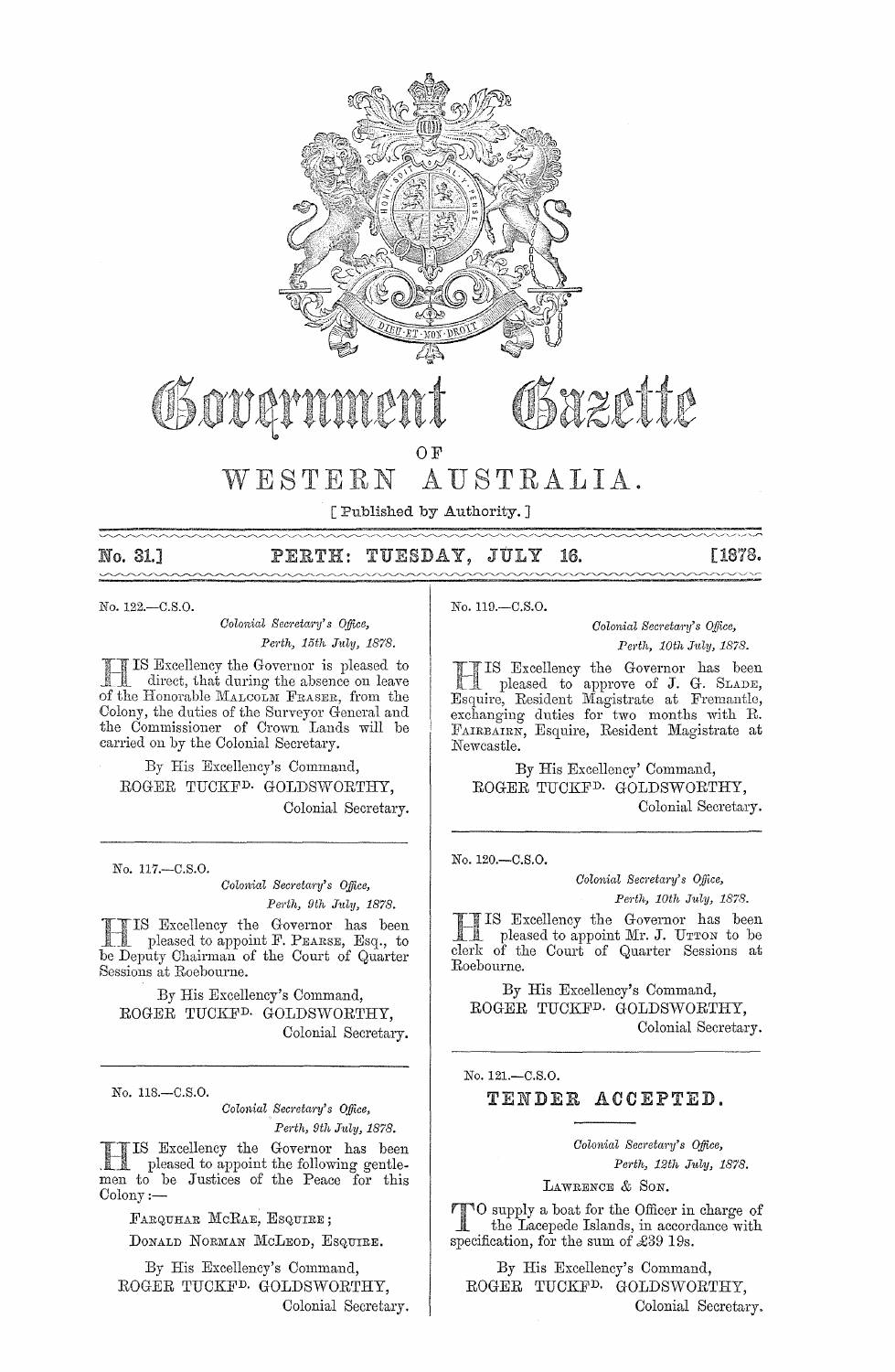No. 116.-C.S.0.

 $Colonial$  Secretary's Office. *Perth, 9th July, 1878.* 

HIS Excellency the Governor has been pleased to appoint Miss LEILA LEFROY to be Postmistress at Jayes, Blackwood, *vice* Miss Fanny Lefroy, resigned.

By His Excellency's Command, ROGER TUCKFD. GOLDSWORTHY, Colonial Secretary.

No. 115.-C.S.0.

*Oolonial Secreta,-y's Office, Petth, 8th J1,ly, 1878.* 

**ITE** IS Excellency the Governor directs the publication, for general information, of the following regulations passed by the Govern-TIS Excellency the Governor directs the publication, for general information, of ment of New South Wales, in reference to the importation of Stud Stock.

By His Excellency's Command, ROGER TUCKF<sup>D.</sup> GOLDSWORTHY, Colonial Secretary.

[1656] Department of Lands, Sydney, 17th May, 1878.

IMPORTED STOCK ACT OF 1871.

THE following Regulation by His Excellency the Governor, with the advice of the Executive Council, for carrying into effect the above Act, is hereby published for general information.

JAMES S. FARNELL.

No Stucl Stock will be admitted into this Colony from any other Colony, unless a certificate, by the Chief Inspector of Stock for such other Colony, be produced to the Inspector for the Port or Crossing in this Colony, at which it is proposed to introduce such stock, tha any Colony or Country outside of these Colonies.

## NOTIOE.

*Depa,-tment of Public Woo-Ies, Petth, 29th Jmw, 1878.* 

THE time for the receipt of Tenders (en-<br>
dorsed "Tender for Railway Station,<br>
Northermaton "besierein been extended until Northampton," has again been extended until noon of Monday, the 22nd July.

> JAS. H. THOMAS, Director of Public Works.

#### *Oomph-ollet's Qffice, Ptemantle, 18th July, 1878.*

A CERTIFICATE of Freedom has been<br>A issued to the undermentioned convict. issued to the undermentioned convict, whose sentence has expired:-

Reg. No. 9441 Thomas Elcomb

HIS Excellency the Governor has been pleased to revoke the Tickets-of-Leave of the undermentioned Convicts :-

Reg. No. 8131 Aaron Sharpe

,, 9794 James Kelly

JOHN F. STONE, Superintendent.

#### DEPARTMENT OF LAND TITLES.

## Transfer of Land Act, 1874.

T A.KE NOTICE that Robert Davey Hardey of Grove Farm near Guildford gentleman has made appli-cation to be certificated as the owner of an estate in fee

simple in possession in the following parçels of land<br>situate in the Swan District, viz. :—

(a.) Swan Location 30 as the same is described in the maps and books of the Survey Office and of record

therein.<br>  $(b.$  So much of Swan Location 31 as is bounded on<br>  $the N. E.$  by a line extending four hundred and twenty<br>
seven chains two links in a South East direction from<br>
the left bank of the Swan River aforesaid and passin

ninety six links

And on the S. W. by a North West line extending about four hundred and seventeen chains twenty two links in length of the Perth race course. *Then* by about five chains thirty links of race course. said South East boundary of the Perth race course.<br>*Then* by the North East boundary of the said race<br>course extending in a North Westerly direction eighteen chains twenty links to the left bank of the said river and<br>by the said left bank upwards to the North West end<br>of the said North East boundary and containing mine<br>hundred and seventy five acres or thereabouts.

(*c.*) All that parcel of land adjoining the said last mentioned Location 31 on its South West side being part of Swan Location 32, extending in a South West direction about three hundred and ninety nine chains and twenty nine links from the South East boundary of

the Perth race course and bounded<br>
On the S. E. by a line extending South West twenty<br>
two chains eighty seven links and<br>
two chains in On the S. W. by a North West line of four hundred<br>
and three chains ninety nine links

AND FURTHER TAKE NOTICE that all persons claiming to have any right title estate or interest in the above lands or in either of them are transfer to lodge with the Registrar of Titles on or before the twenty three the wenty third day of July a *caveat* forbidding the from being brought under the Act.

J. C. H. JAMES

Commissioner of Land Titles.

Perth, 8th July, 1878.

Transfer of Land Act, 1874.

TAKE NOTICE that Henry Seeligson of Perth<br>I Jeweller as being entitled to an estate in fee<br>simple in possession in "Plantagenet Location 7" as<br>described in the maps and books of the Survey Office<br>and of record therein has same under the operation of the above Act.

AND FURTHER TAKE NOTICE that all persons claiming to have any right title estate or interest in the above land ARE HEREBY REQUIRED to lodge with the Registrar of Titles on or before the twenty third day of July next a *caveat* forbidding the same from being bronght. under the Act.

> J. C. H. JAMES, Commissioner of Land Titles.

Perth, 8th July, 1878.

Transfer of Land Act, 1874.

TAKE NOTICE that Robert Napoleon Bullen<br>I painter and glazier of Perth as being entitled to an estate in fee simple in possession in the land hereinafter described has made application to bring under the operation of the above Act

All that piece or parcel of land situated in the town<br>of Guildford being part of<br>"Guildford Allotment No. 94"<br>Containing 31 $\frac{1}{9}$  perches and bounded<br>On the South by 65 feet of the North side of Swan

Street

On the West by a north line of 132 feet perpendicular<br>to the South boundary from a spot on the North side of<br>Swan Street 201 feet East from a boundary post situate<br>at the junction of the East side of River Street with<br>Swa

AND FURTHER TAKE NOTICE that all persons claiming to have any title or interest in the above land ARE HERSY REQUIRED to lodge with the Registrar of Titles on or before the 30th day of July a *caveat* forbidding the same fr

J. C. H. JAMES, Commissioner of Land Titles.

- Perth, 8th July, 1878.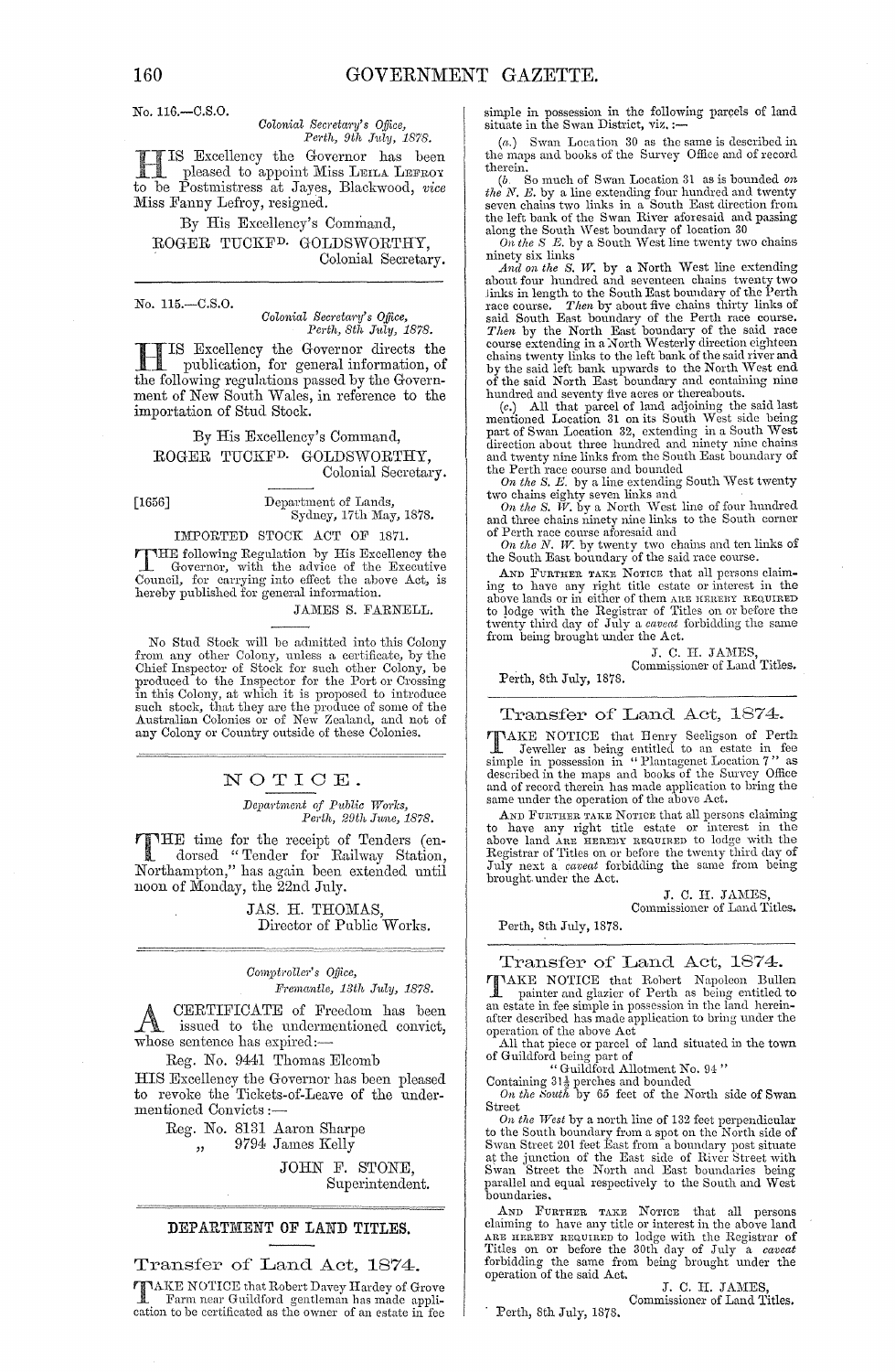# RETURN No. 3 of Pastoral Licenses renewed for the Year 1878.

Crown Lands' Office, Perth, 10th July, 1878.

THE undermentioned Licenses for Pastoral Land have been renewed for the year commencing<br>on the first day of January, 1878, and for the amount of rent specified opposite to each<br>License respectively.

|  |  | MALCOLM FRASER, Commissioner of Crown Lands. |  |  |  |
|--|--|----------------------------------------------|--|--|--|
|--|--|----------------------------------------------|--|--|--|

| No. of<br>license.                     | Licensee.                                                                        | Acres.       | RENT.                                                   | No. of<br>license.                                             | Licensee.                                                                                   | Acres.       | RENT.                                         |
|----------------------------------------|----------------------------------------------------------------------------------|--------------|---------------------------------------------------------|----------------------------------------------------------------|---------------------------------------------------------------------------------------------|--------------|-----------------------------------------------|
|                                        | AVON.                                                                            |              | £s.                                                     |                                                                | VICTORIA.<br>E. & F. Wittencom                                                              | 3000         | £ s.<br>1 10                                  |
| A 2789<br>3022                         | James Brennan<br>$\ddotsc$<br><br>W. Shaddick<br>$\ddot{\phantom{a}}$<br>        | 1000<br>3000 | ı<br>$\bf{0}$<br>3<br>$\bf{0}$                          | A 2799<br>,, 2800                                              | $\cdots$<br>do,<br><br>                                                                     | 3000         | 1 10                                          |
| 8751                                   | E. & F. Wittencom<br>                                                            | 1200         | ı<br>$\overline{4}$                                     | 2797<br>52<br>2675                                             | do.<br><br><br>do,<br><br>$\ddotsc$<br>                                                     | 3000<br>2000 | 110<br>$\ddot{\phantom{0}}$                   |
|                                        | KOJONUP.                                                                         |              |                                                         | $\bullet$<br>2676<br>$\overline{\phantom{a}}$                  | do.<br><br>$\ddotsc$<br>$\ddotsc$                                                           | 3300<br>3000 | 13<br>1<br>ı<br>10                            |
| A3009                                  | Thomas Phillips<br>$\cdots$                                                      | 12000        | 120                                                     | 8087<br>$\mathtt{Al}130$                                       | Thos. Burges<br><br><br>do,<br><br>                                                         | 2000         | 1<br>$\mathbf 0$                              |
| A 1196                                 | MELBOURNE.<br>J. Brennan & M. Bourke                                             | 2000         | 10                                                      | 512<br>8086                                                    | do.<br>$\cdots$<br><br><br>do,<br><br><br>                                                  | 8000<br>5000 | $\boldsymbol{0}$<br>4<br>10<br>2              |
|                                        |                                                                                  |              |                                                         | 513                                                            | do.<br><br><br>$\cdots$                                                                     | 5000         | 10<br>9.<br>10<br>s                           |
| A 875                                  | NELSON.<br>C. T. Roberts<br><br>$\cdots$                                         | 5000         | 5<br>$\mathbf 0$                                        | 2673<br>1044                                                   | do,<br><br>$\ddotsc$<br><br>do.<br><br><br>$\cdots$                                         | 7000<br>5000 | 10<br>9.                                      |
| 2907<br>$\text{A}\,1807$               | Joseph Blythe<br>$\cdots$                                                        | 3000<br>5000 | 3<br>$\bf{0}$<br>5<br>$\bf{0}$                          | 2595<br>2596                                                   | do,<br><br><br>$\ddotsc$<br>do.<br>$\cdots$                                                 | 5000<br>3000 | 2<br>10<br>10<br>1.                           |
| ,, 1808                                | T. H. Blechynden<br><br>do.<br>                                                  | 5000         |                                                         | 514                                                            | $\ddotsc$<br><br>do.<br>$\ddotsc$<br>$\cdots$<br>$\ddotsc$                                  | 5000         | $2\,10$                                       |
| 9328<br>9062                           | Wm. O. Mitchell<br><br>Wm. Coverley<br>$\ldots$<br>                              | 4700<br>5000 | 4 17<br>5<br>0                                          | 2406<br>2407                                                   | do.<br><br><br>$\cdots$<br>do.<br><br>$\cdots$<br>                                          | 5000<br>5000 | 210<br>210                                    |
| A 2386                                 | C. Young<br>$\cdots$<br>$\ldots$<br>                                             | 3000         | $\bf{3}$<br>$\bf{0}$                                    | 2408                                                           | do.<br>$\cdots$<br><br>$\ddotsc$                                                            | 5000<br>5000 | $2\,10$<br>2<br>10                            |
| ,, 1873<br>160<br>$\bullet\bullet$     | do.<br><br>John Scott, junr.<br>                                                 | 4000<br>3000 | $\bf{4}$<br>$\bf{0}$<br>3<br>0                          | $\Lambda\,2409$<br>2410<br>,,                                  | do.<br><br>$\cdots$<br><br>do.<br><br><br>                                                  | 5000         | 2<br>10                                       |
| 155<br>$\rightarrow$<br>9376           | Peter Wheatley<br>$\rightarrow$<br><br>Thos. Maslin                              | 5000<br>7000 | 5<br>0<br>7<br>0                                        | 685<br>2,3<br>576                                              | do.<br>$\cdots$<br><br><br>do.<br>$\cdots$<br>$\ddotsc$<br>                                 | 5000<br>5000 | 10<br>9.<br>10<br>9.                          |
| A1558                                  | $\ddotsc$<br><br>W. P. Stack<br>$\ddotsc$<br>                                    | 1000         | 1<br>0                                                  | ,,<br>2494<br>55                                               | do.<br><br><br>$\ddotsc$                                                                    | 3000         | 1<br>-10<br>Ŧ                                 |
| 9412<br>$_{\rm A2813}$                 | Stephen Longbottom<br>$\ddotsc$<br>do.<br>$\sim$ $\sim$<br>                      | 6000<br>3500 | 6<br>$\bf{0}$<br>$\rm 3$<br>10                          | 498<br>,,<br>2493<br>,,                                        | do.<br>$\cdots$<br>$\ddotsc$<br><br>do.<br><br>$\cdots$                                     | 2000<br>3000 | $\ddot{\phantom{0}}$<br>10<br>ı               |
| 9535                                   | M. Earnshaw<br>$\cdots$<br>                                                      | 5000         | 5<br>$\theta$                                           | 2496<br>,,                                                     | do.<br><br>$\ldots$<br><br>do.                                                              | 5000<br>5000 | $\mathfrak{D}$<br>10<br>$^{9}$<br>-10         |
| A 2777<br>9427                         | Thos. Brennan<br>$\ddotsc$<br><br>H. B. Scotthorn<br>                            | 1000<br>3000 | 1<br>$\theta$<br>$\bf{3}$<br>$\bf{0}$                   | 780<br>,,<br>2495<br>,,                                        | <br><br>do.<br>$\ldots$<br>$\ddotsc$                                                        | 3000         | 1<br>10                                       |
| 2812<br>2892                           | Mrs. W. R. Bunbury<br>$\ddotsc$                                                  | 3000<br>2440 | $\sqrt{3}$<br>$\theta$<br>$\,2\,$<br>9                  | <b>1S52</b><br>,,<br>1536                                      | do.<br><br><br>$\ddotsc$<br>do.<br>$\ldots$<br>                                             | 8000<br>3000 | $\bf{0}$<br>4<br>10<br>ı                      |
| A 2855                                 | do.<br><br><br>James Clarke<br>$\cdots$<br>                                      | 5000         | $\rm 5$<br>0                                            | ,,<br>1537<br>$, \,$                                           | <br>do.<br>$\ddotsc$<br>$\ddotsc$<br>                                                       | 5000         | 2<br>10<br>2                                  |
| 149<br>$\overline{\phantom{a}}$<br>904 | James McCourt<br>$\cdots$<br><br>Thos. Roberts                                   | 5000<br>3000 | 5<br>$\theta$<br>3<br>$\theta$                          | 510<br>$^{\tiny{\text{33}}}$<br>1834                           | do.<br><br>$\cdots$<br><br>do.<br><br>$\ddotsc$<br>                                         | 5000<br>3000 | 10<br>110                                     |
| $\overline{\phantom{a}}$<br>911<br>,,  | $\cdots$<br><br>do.<br>$\cdots$<br>                                              | 2000         | $\,2$<br>0                                              | ,,<br>8264                                                     | do.<br><br>$\ddotsc$<br>                                                                    | 5000         | $2\,10$<br>110                                |
| ,, 2693                                | John Mewett<br>$\ddotsc$<br>                                                     | 6000         | 6<br>0                                                  | 8787<br>8792                                                   | do.<br><br>$\ddotsc$<br>$\ddotsc$<br>do.<br>$\ddotsc$<br>$\ddotsc$<br>$\ddotsc$             | 3000<br>5000 | $\overline{2}$<br>10                          |
|                                        | SUSSEX.                                                                          |              |                                                         | 8779                                                           | do.<br>$\ddotsc$<br>$\ddotsc$<br>                                                           | 1000<br>2000 | 1<br>$\bf{0}$<br>$\boldsymbol{2}$<br>$\theta$ |
| 9121<br>9394                           | Grace Ramsay<br><br><br>Wm. Spencer<br>$\cdots$<br>                              | 3000<br>6000 | $\sqrt{3}$<br>$\theta$<br>6<br>$\theta$                 | 8780<br>8781                                                   | do.<br><br><br><br>do.<br>$\ddotsc$<br><br>                                                 | 1200         | 1<br>4                                        |
| $\Delta 1462$                          | Thos. Roberts<br>$\cdots$<br>$\ddotsc$                                           | 3000         | 4<br>$\bf{0}$                                           | 8784<br>8778                                                   | do.<br><br>$\ddotsc$<br>L. C. Burges                                                        | 6700<br>7800 | 6<br>14<br>716                                |
| 9422<br>8643                           | N. Abbey<br>$\ddotsc$<br>$\ddotsc$<br>W. R. Bunbury<br>$\cdots$<br>              | 4500<br>4000 | 3 10<br>4<br>$\bf{0}$                                   |                                                                |                                                                                             |              |                                               |
| 9408<br>8679                           | C. Bussell<br>$\cdots$<br><br>do.                                                | 2000<br>2000 | $\,2\,$<br>$\mathbf 0$<br>$\overline{2}$<br>$\bf{0}$    | 9345                                                           | WELLINGTON.<br>E. Gardner                                                                   | 1000         | $^{\circ}$<br>1                               |
| 8678                                   | $\ddotsc$<br>$\ddotsc$<br><br>do.<br>$\ddotsc$<br><br>$\cdots$                   | 4000         | 4<br>0                                                  | 8449                                                           | Exrs. of W. Woods<br>                                                                       | 6300         | 6<br>6<br>3<br>14                             |
| 9419<br>9426                           | E. Dawson<br><br><br>James Forrest<br><br>                                       | 3500<br>4000 | 3 10<br>4<br>0                                          | 9305<br>A 895                                                  | do.<br>J. E. M. Clifton<br>$\ddotsc$                                                        | 3700<br>3000 | 3<br>$\mathbf 0$                              |
| 9425                                   | do.<br>$\ddotsc$<br>$\ddotsc$<br>                                                | 2000         | $\overline{2}$<br>$\theta$                              | ,, 2689                                                        | do.<br>$\ddotsc$<br>$\ddotsc$<br>B. Piggott                                                 | 3000<br>4000 | 3<br>$\theta$<br>4<br>0                       |
| A 921<br>,, 2394                       | do.<br>$\cdots$<br>$\cdots$<br><br>Jos. Blythe<br>$\cdots$<br>$\ddotsc$          | 1000<br>3000 | 1<br>0<br>3<br>$\bf{0}$                                 | 896<br>,,<br>9365                                              | <br>$\ddotsc$<br>do.<br>$\cdots$<br>$\ddotsc$<br>$\cdots$                                   | 700          | ı<br>0                                        |
| ,, 1803                                | do.<br>$\cdots$<br>                                                              | 3000<br>1000 | 3<br>$\theta$<br>1<br>0                                 | A2286<br>2379                                                  | H. Offer<br><br><br>James Rodgers<br><br>$\ddotsc$                                          | 1000<br>3000 | $\mathbf 1$<br>0<br>3<br>$\bf{0}$             |
| A 569<br>371<br>,,                     | T. Dickson<br>$\cdots$<br>.<br>E. Harris<br>$\ddotsc$<br>                        | 1000         | ı<br>$\bf{0}$                                           | ,,<br>3035<br>,,                                               | Jesse Perrin<br>$\cdots$<br>                                                                | 2000         | $\overline{2}$<br>$\bf{0}$<br>$\overline{2}$  |
| 9417<br>9413                           | Harris and Smith<br><br>John Abbey                                               | 1000<br>7671 | 1<br>$\bf{0}$<br>7<br>-14                               | 2995<br>,,<br>, 1243                                           | do.<br><br>$\ddotsc$<br>Thomas Crampton<br>                                                 | 2000<br>2000 | 0<br>$\overline{2}$<br>0                      |
| 9432                                   | <br><br>M. A. Abbey<br><br>                                                      | 2000         | $\boldsymbol{2}$<br>$\mathbf 0$                         | 9381                                                           | do.<br>$\ddotsc$<br><br>$\ddotsc$                                                           | 4000<br>1000 | 4<br>$\bf{0}$<br>$\mathbf{I}$<br>0            |
| 9401<br>$A$ 760                        | David Abbey<br>$\cdots$<br><br>John Brennan<br><br>                              | 2000<br>3000 | $\boldsymbol{2}$<br>$\theta$<br>3<br>$\bf{0}$           | A 2284<br>2814<br>,,                                           | do.<br>$\ddotsc$<br>$\ddotsc$<br>$\cdots$<br>do.<br>$\ldots$<br>$\ddotsc$                   | 1000         | 1<br>$\bf{0}$                                 |
| 103<br>,,                              | L. Keenan<br><br>                                                                | 4850<br>6700 | 4 17<br>6 14                                            | 1896<br>,,<br>1895                                             | James Perrin<br><br><br>do.                                                                 | 1000<br>2000 | 1<br>$\bf{0}$<br>$\overline{2}$<br>0          |
| 9400<br>A 2452                         | G. B. Bridges<br>G. Smith and J. Turner                                          | 3000         | 3<br>$\bf{0}$                                           | $\pmb{\cdot}$<br>2801                                          | <br><br>$\cdots$<br>do.<br>$\ddotsc$<br><br>$\cdots$                                        | 2000         | $\overline{2}$<br>0<br>$\mathbf{i}$           |
| 9423<br>9424                           | G. F. McGregor<br>$\ddotsc$<br><br>do.<br>$\ddotsc$                              | 6000<br>4500 | $\mathbf{0}$<br>6<br>4 10                               | 9590<br>9691                                                   | R. H. Rose<br><br>$\cdots$<br>do.<br>$\cdots$<br>$\ddotsc$<br>$\ddotsc$                     | 1000<br>1000 | 0<br>ı<br>0                                   |
| 9420                                   | <br>$\ddotsc$<br>G. Cross<br>$\ddotsc$<br><br>$\ddotsc$                          | 2000         | $\boldsymbol{2}$<br>$\bf{0}$                            | A 1111                                                         | do.<br>$\cdots$<br>$\cdots$                                                                 | 2000<br>2000 | 2<br>0<br>2<br>0                              |
| 9421<br>A 899                          | do.<br><br><br><br>P. Hackett<br><br>                                            | 5000<br>2000 | 5<br>$\bf{0}$<br>2<br>0                                 | 9360<br>9361                                                   | James Busher<br>$\cdots$<br>$\cdots$<br>do.<br>$\ddotsc$<br>$\ddotsc$<br>$\cdots$           | 2000         | 2<br>0                                        |
| , 2094                                 | do.<br><br>                                                                      | 6000<br>1300 | 6<br>0                                                  | 9362<br>9363                                                   | do.<br>$\ddotsc$<br>$\cdots$<br>$\cdots$<br>do.                                             | 2000<br>782  | 2<br>0<br>ı<br>0                              |
| 9428<br>A 157                          | H. B. Scotthorn<br>$\ddotsc$<br><br>G. Layman<br>$\ddotsc$<br>                   | 5320         | 1<br>6<br>7<br>5                                        | 9341                                                           | $\ddotsc$<br>$\cdots$<br>$\cdots$<br>John Fowler<br>$\ddotsc$<br>$\ldots$                   | 5000         | 0<br>5                                        |
| -102<br>,,<br>$9404\,$                 | Chapman<br><br>R. Lockhart                                                       | 4850<br>3000 | 4<br>17<br>3<br>$\bf{0}$                                | 897<br>A<br>9356                                               | Forbes Fee<br>do.<br>$\cdots$<br>$\ddotsc$<br>$\cdots$                                      | 2000<br>1000 | 2<br>0<br>1<br>0                              |
| $\rm A\,2131$                          | $\cdots$<br>$\cdots$<br>do.<br>$\cdots$<br>$\ddotsc$<br>                         | 3000         | 3<br>$\mathbf{0}$                                       | 9357                                                           | do.<br>$\ddotsc$<br>$\ddotsc$<br>$\cdots$<br>E. M. Clarke                                   | 2000<br>1000 | 2<br>$\mathbf 0$<br>1<br>$\bf{0}$             |
| , 3005<br>,, 2908                      | Charles Weer<br>$\cdots$<br>$\cdots$<br>do.<br>$\cdots$<br>$\cdots$<br>$\ddotsc$ | 1000<br>2000 | 1<br>$\theta$<br>$\overline{2}$<br>0                    | A 1509<br>,, 1510                                              | $\ddotsc$<br>$\ddotsc$<br>do.<br>$\sim$<br>$\cdots$<br>$\cdots$                             | 5000         | $\bf{0}$<br>5                                 |
| ,, 1202                                | W. Ellis<br>$\ddotsc$<br><br>$\ddotsc$<br>A. J. Yelverton                        | 2000<br>3400 | $\boldsymbol{2}$<br>0<br>3<br>8                         | $\frac{1511}{9688}$                                            | do.<br>$\ddotsc$<br>$\cdots$<br>$\cdots$<br>M. B. Smith<br>$\cdots$<br>$\cdots$             | 2000<br>4700 | 2<br>$\theta$<br>4<br>$\bf{4}$                |
| ,, 1125<br>,, 1126                     | $\cdots$<br>$\cdots$<br>do.<br>$\sim$<br>$\ddotsc$<br>                           | 2000         | 2<br>$\bf{0}$                                           | A 898                                                          | do.<br>$\ddotsc$<br>$\ddotsc$<br>$\ldots$                                                   | 2000         | 2<br>$\bf{0}$<br>$\bf{0}$<br>4                |
| ,, 1127<br>9416                        | do.<br>$\ddotsc$<br>$\ddotsc$<br><br>Thos. Larkin<br>$\cdots$<br>$\ddotsc$       | 5800<br>1000 | 516<br>1<br>$\bf{0}$                                    | 9689<br>9367                                                   | do.<br>$\ddotsc$<br>$\cdots$<br>$\ldots$<br>Timothy Garvey<br>$\ddotsc$                     | 4000<br>2090 | $\boldsymbol{2}$<br>2                         |
| 9410                                   | P. Riely<br>$\ddotsc$<br>$\cdots$<br>$\cdots$                                    | 1000         | 1<br>0                                                  | 9368                                                           | James Cleary<br>$\ldots$<br>$\ddotsc$                                                       | 1000<br>3000 | $\bf{0}$<br>ı<br>3<br>$\bf{0}$                |
| 9407<br>A2192                          | T. Smith<br>$\sim$<br>$\cdots$<br>$\cdots$<br>E. Brockman & Co.<br>$\cdots$      | 1000<br>2000 | 1<br>$\bf{0}$<br>2<br>$\bf{0}$                          | A2191<br>9336                                                  | Thos. Maslin<br>$\cdots$<br>$\ldots$<br>W. J. Roberts, Jun.<br>$\cdots$                     | 5000         | 5<br>0                                        |
| , 431                                  | R. Gale<br>$\sim 100$<br>$\ddotsc$<br>$\cdots$                                   | 1000<br>3000 | 1<br>$\bf{0}$<br>0                                      | 8853<br>9382                                                   | Alex. McAndrew<br>$\cdots$<br>do.<br>$\cdots$                                               | 2000<br>5000 | 2<br>$\theta$<br>5<br>$\bf{0}$                |
| , 2854<br>9418                         | James Thomas<br>$\cdots$<br>$\cdots$<br>J.S. Harris<br>$\cdots$<br>$\cdots$      | 383          | 3<br>1<br>0                                             | 9384                                                           | $\ldots$<br>$\ldots$<br>do.<br>$\ldots$<br>$\ldots$<br>$\cdots$                             | 4800         | 4<br>16                                       |
| A 902                                  | M. Seymour<br>$\ddotsc$<br>$\cdots$                                              | 2000         | $\boldsymbol{2}$<br>0                                   | A 2380<br>9383                                                 | do.<br>$\cdots$<br>$\cdots$<br><br>Patrick Garvey<br>$\cdots$<br>$\cdots$                   | 1000<br>3000 | ı<br>$\mathbf{o}$<br>$\boldsymbol{0}$<br>3    |
|                                        | SWAN.                                                                            |              |                                                         | 9340                                                           | Jas. Maguire<br>$\cdots$<br>$\cdots$                                                        | 400          | ı<br>$\mathbf 0$<br>$\mathbf{0}$<br>3         |
| A 2732                                 | Thomas Kelly<br>$\cdots$<br>$\cdots$                                             | 4540         | 4 11                                                    | 9366<br>9095                                                   | Thos. Hayward<br>$\cdots$<br>$\cdots$<br>Thos. Castle<br>$\cdots$<br>$\ddotsc$              | 3000<br>3000 | 3<br>$\bf{0}$                                 |
|                                        | VICTORIA.                                                                        |              |                                                         | A 1075                                                         | C. Bussell<br>$\cdots$<br>$\cdots$                                                          | 3000<br>3500 | $\bf{0}$<br>3<br>3<br>10                      |
| 8587<br>A1539                          | L. Macpherson<br>$\sim$<br>$\cdots$<br>E. & F. Wittencom<br>$\cdots$             | 4000<br>2000 | $\boldsymbol{2}$<br>$\overline{0}$<br>$\mathbf{1}$<br>0 | $\begin{array}{c} \textbf{.370} \\ \textbf{.9375} \end{array}$ | Chas. Hastie<br>$\cdots$<br>$\cdots$<br>do<br>$\cdots$<br>$\ldots$                          | 3860         | 3<br>18                                       |
| ,, 478                                 | do.<br>$\ddotsc$<br>$\cdots$<br>$\ddotsc$                                        | 2000         | 1<br>0                                                  | 9342                                                           | Jesse Gardiner<br>$\ddotsc$<br>$\cdots$<br>Lovegrove & Eliot                                | 2200<br>3000 | 2<br>$\overline{4}$<br>3<br>$\mathbf 0$       |
| ,, 470<br>, 473                        | do.<br>$\ddotsc$<br><br>$\cdots$<br>do.<br>$\cdots$<br>$\cdots$<br>$\cdots$      | 2000<br>5000 | 1<br>0<br>210                                           | A 1514<br>$\boldsymbol{.}^{763}_{9331}$                        | $\ddotsc$<br>do.<br>$\cdots$<br>$\ddotsc$<br>$\ldots$                                       | 5000         | 5<br>$\mathbf 0$                              |
| ,, 1790                                | do.<br>$\ddotsc$<br>$\ddotsc$<br>$\cdots$                                        | 2000<br>2000 | 1<br>0<br>0<br>1                                        | A 893                                                          | Patrick Dunn<br>$\ldots$<br>$\cdots$<br>John Foley<br>$\ddotsc$<br>$\cdots$                 | 520<br>2100  | $\bf{0}$<br>1<br>2<br>$\boldsymbol{2}$        |
| ,, 1084<br>,, 1791                     | do.<br>$\cdots$<br>$\cdots$<br>$\cdots$<br>do.<br>$\cdots$<br>$\cdots$<br>       | 5000         | 2 10                                                    | 9348                                                           | W. Pearce Clifton<br>$\cdots$                                                               | 2700         | 2<br>14<br>$\mathbf 0$<br>ı                   |
| ,, 1083<br>,, 2576                     | do.<br>$\cdots$<br>$\ddotsc$<br>$\ddotsc$<br>do.                                 | 3000<br>6720 | 1 10<br>6<br>$\overline{7}$<br>3                        | 9388<br>9387                                                   | John McAlinden<br>$\ldots$<br>do.<br>$\sim$<br>$\cdots$<br>$\cdots$                         | 1000<br>2000 | 2<br>$\theta$                                 |
| , 2577                                 | <br>$\ldots$<br><br>do.<br>$\ldots$<br>$\cdots$<br>                              | 4000         | $\overline{2}$<br>$\bf{0}$                              | 9389                                                           | do.<br>$\cdots$<br>$\cdots$<br>$\cdots$                                                     | 3000<br>1000 | 3<br>$\bf{0}$<br>$\bf{0}$<br>1                |
| ,, 1134<br>,, 2729                     | do.<br>$\ddotsc$<br>$\cdots$<br>$\cdots$<br>do.<br><br>$\ddotsc$<br>$\ddotsc$    | 8000<br>5000 | $4\quad0$<br>2 10                                       | A 2889<br>,, 2890                                              | Nicholas Veale<br>$\ldots$<br>$\cdots$<br>do.<br>$\sim$ 0.00 $\sim$<br>$\cdots$<br>$\cdots$ | 1220         | - 5<br>1                                      |
| ,, 2798                                | do,<br>$\cdots$<br>$\ldots$<br>                                                  | 3000         | 1 10                                                    | ,, 1380                                                        | G. F. Eliot<br>$\cdots$<br>$\ddotsc$                                                        | 2700         | 214                                           |